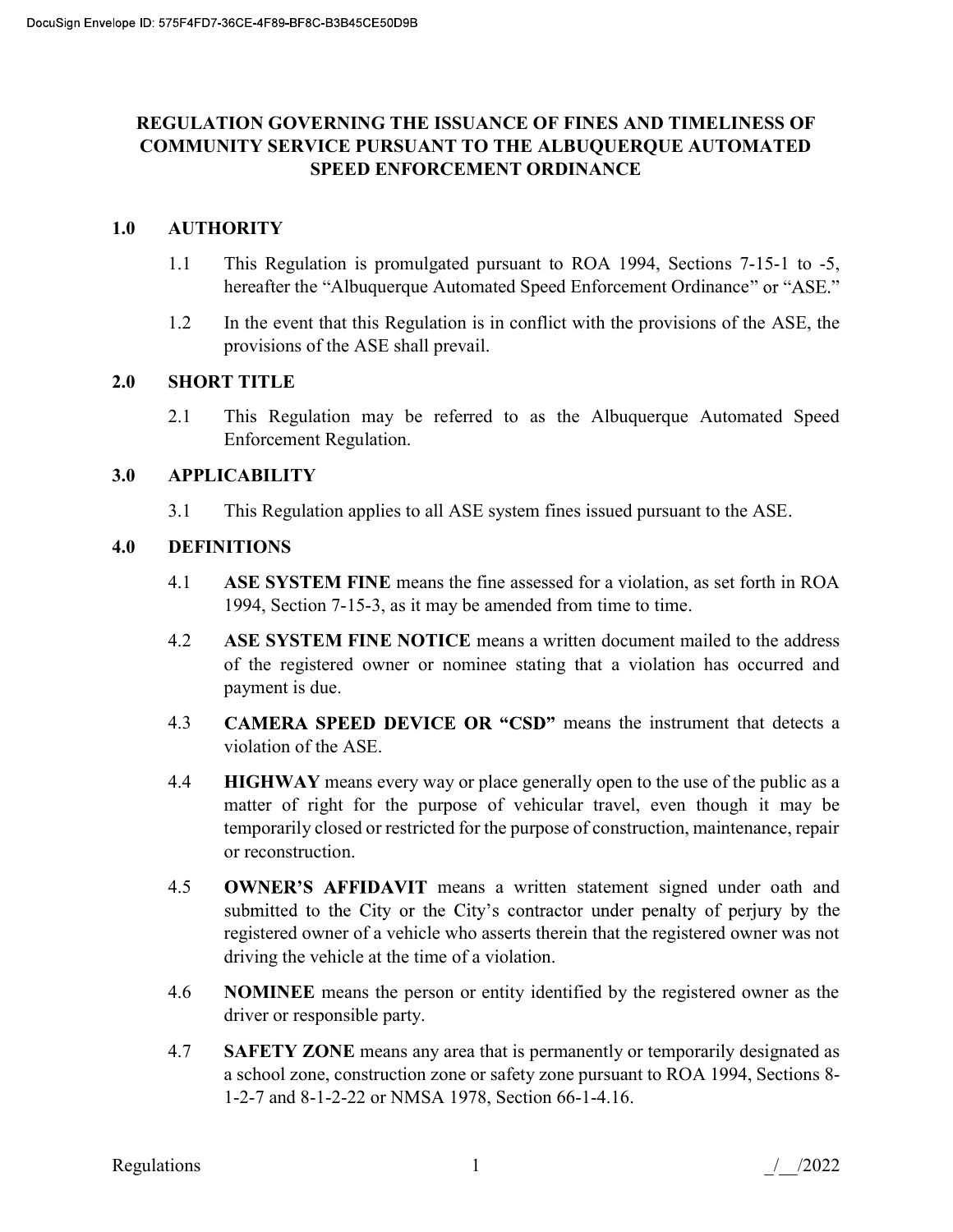4.8 **SPEED LIMIT** means a highway's declared speed limit issued pursuant to ROA 1994, Section 8-1-2-6 or NMSA 1978, Section 66-7-303.

# 5.0 ENFORCEMENT

- 5.1 For all sections of highways other than those within Safety Zones, an ASE System Fine shall only be issued when:
	- 5.1.1 A violation as set forth in ROA 1994, Section 7-15-3, as it may be amended from time to time, has occurred; and
	- 5.1.2 The speed of the vehicle recorded by the CSD was equal to or greater than ten (10) miles per hour over the speed limit of the section of highway upon which the vehicle was driving.
- 5.2 For all sections of highways within safety zones, an ASE system fine shall only be issued when:
	- 5.2.1 A violation as set forth in ROA 1994, Section 7-15-3, as it may be amended from time to time, has occurred; and
	- 5.2.2 The speed of the vehicle recorded by the CSD was equal to or greater than five (5) miles per hour over the speed limit of the section of highway upon which the vehicle was driving.

### 6.0 TIMELINESS

- 6.1 Within thirty (30) days of receiving an ASE system fine notice, the registered owner shall:
	- 6.1.1 Pay the ASE system fine; or
	- 6.1.2 Notify the City in writing that the registered owner elects to complete community service in lieu of payment of the ASE system fine; or
	- $6.1.3$  Submit an owner's affidavit nominating another individual as the actual driver of the vehicle; or
	- 6.1.4 Submit a written request for a hearing to the City's Independent Office of Hearings, to be conducted in accordance with ROA 1994, Section 7-15- 3(F).
- 6.2 Within thirty (30) days of receiving an ASE system fine notice, the nominee shall:
	- 6.2.1 Pay the ASE system fine; or
	- 6.2.2 Notify the City in writing that the nominee elects to complete community service in lieu of payment of the ASE system fine; or